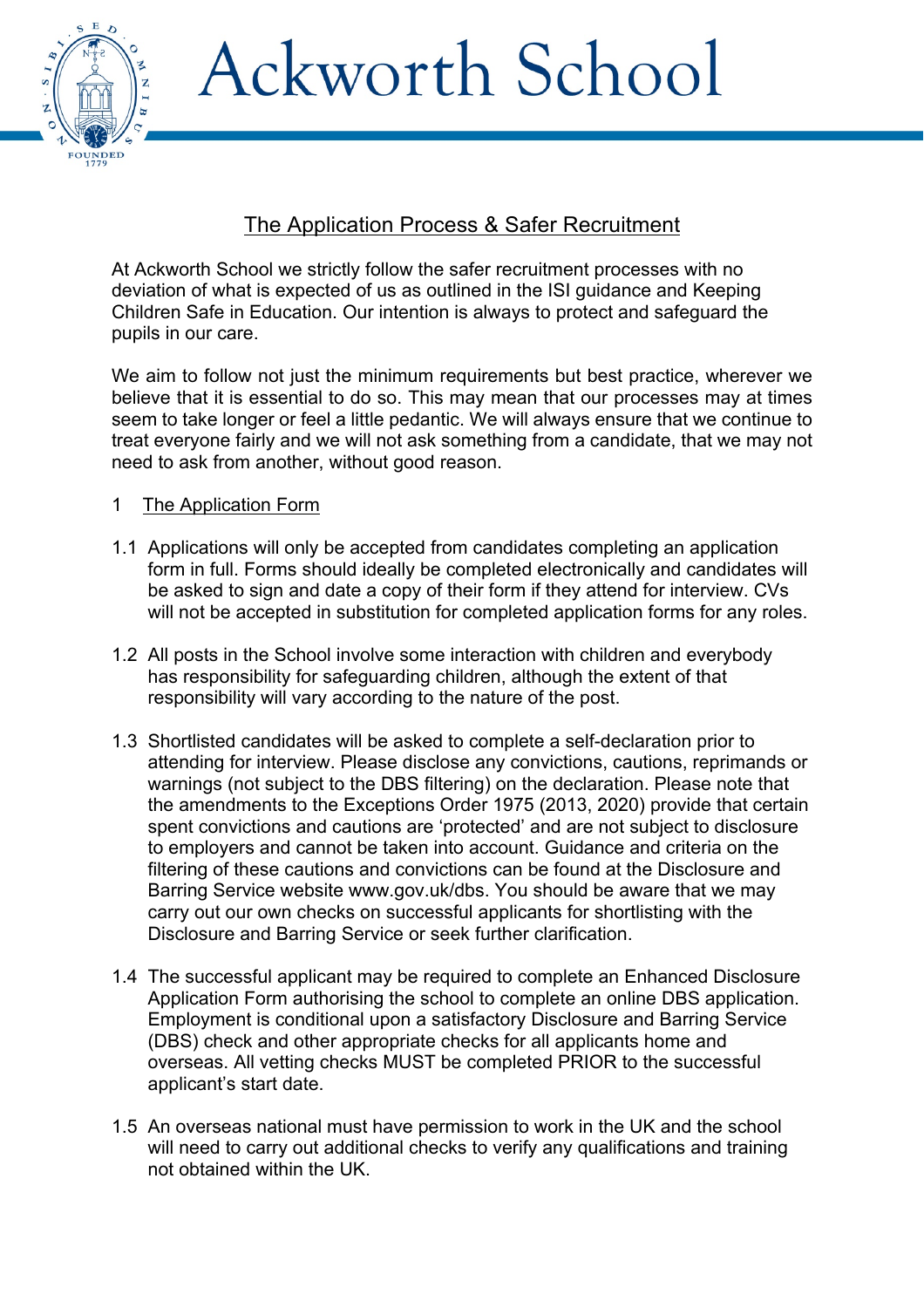Where the successful candidate has worked or been resident overseas since the age of 16 for a period of 3 months or longer they MUST obtain such checks and confirmations as the School may require in accordance with statutory guidance. These may include the equivalent of DBS checks from those countries (often known as Good Conduct checks) and may involve the taking of fingerprints and provision of detailed information to the embassies or police forces of those countries as well as additional references. The School asks for this to be provided to cover the previous 10 years and the most recent check should have been obtained as close as possible to the candidate leaving the country.

- 1.6 You should be aware that provision of false information is an offence and could result in the application being rejected or summary dismissal if the applicant has been selected, and possible referral to the Police and/or the Disclosure and Barring Service and/or the Teaching Regulation Agency.
- 1.7 Details of anyone applying for a position which is a 'Regulated Activity' as defined by the Safeguarding Vulnerable Groups Act 2006 and who is barred from doing so by the DBS will be passed to the Police and/or the Disclosure and Barring Service. It is an offence to apply for a role in regulated activity if you are barred from engaging in regulated activity relevant to children.

#### 2 References

- 2.1 We will seek references on candidates invited for interview and may request to approach previous employers whether or not named as a referee for information at any stage following receipt of an application form. Current employers will only be approached once authorisation is given from an individual, however it is an expectation that for Teaching roles references should be taken up before interview and unless there is a justifiable reason, these will be requested for nonteaching roles also. Candidates are asked to ensure that their referees are aware that a reference will be requested.
- 2.2 Employment is subject to the receipt of satisfactory references from suitable referees and references may also be verified by a telephone call.
- 2.3 If you are currently working with children, on either a paid or voluntary basis, your current employer must be listed as one of your referees. They will be asked about disciplinary offences relating to children or young persons (current or time expired) and whether you have been the subject of any Child Protection allegations or concerns and, if so, the outcome of any enquiry or disciplinary procedure. If you are not currently working with children but have done so in the past, the previous employer will be asked about those issues (and should be listed as a referee). Where neither your current nor previous employment has involved working with children, your current employer will still be asked about your suitability to work with children. They may, where appropriate, answer that your duties have not brought you into contact with children or young persons.
- 2.4 In the case of applicants who have been employed but who are currently unemployed, one of your listed referees must be the most recent employer. Newly Qualified Teachers should also list their course tutor as one of their referees.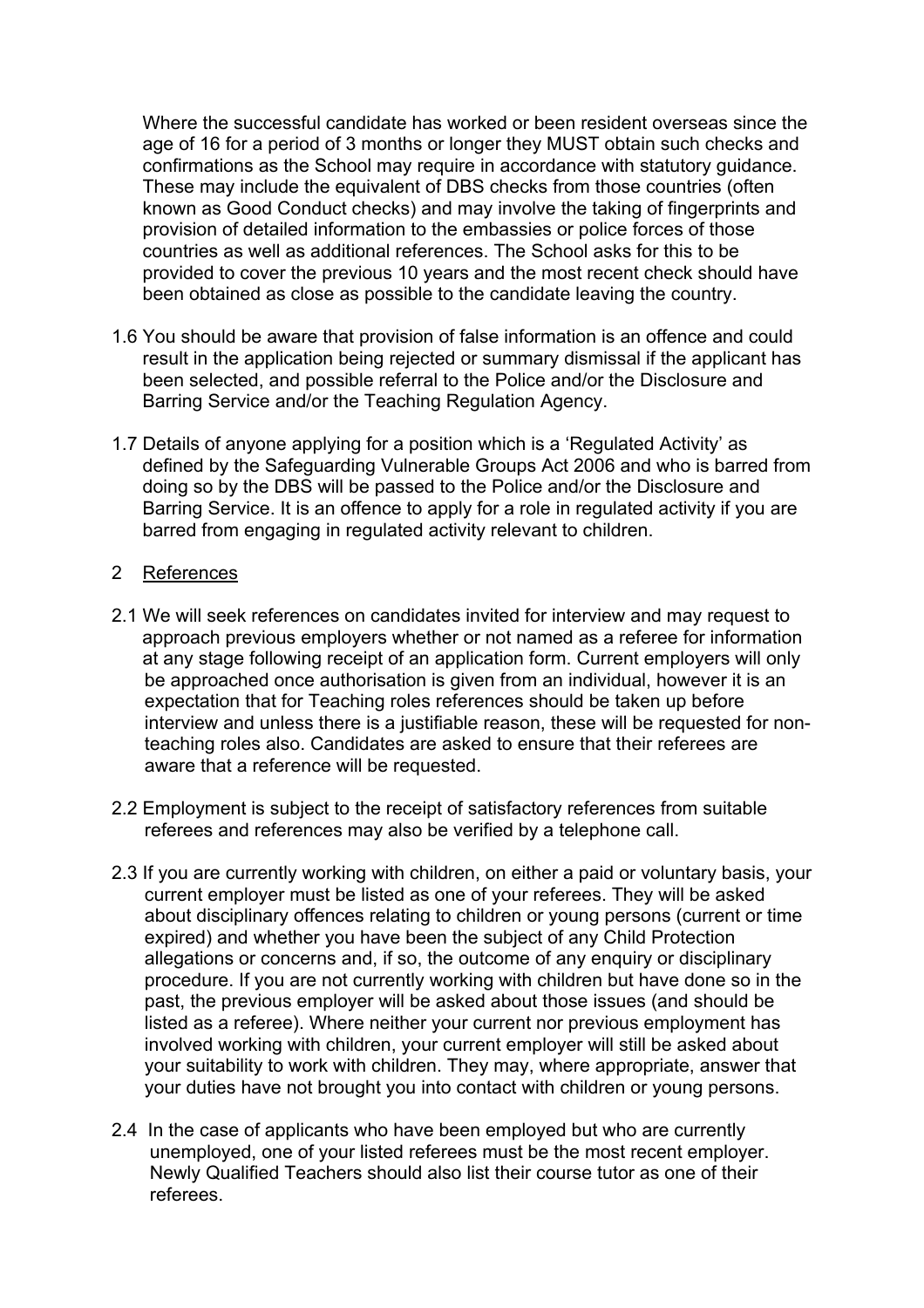#### 3 Interview and Identification

- 3.1 If you are invited for interview, one of the areas which will be explored will be your suitability to work with children.
- 3.2 All successful candidates will be required, during the appointment process, to Produce original documents confirming all educational and professional qualifications that are declared in the post. This will not include GCSE and A levels or equivalent, except where the post explicitly stipulates. (eg the original of examination certificates, diplomas etc). Where originals are not available, written confirmation or certified copies of the relevant qualifications must be obtained from the awarding bodies.
- 3.3 All successful candidates will also be required, during the appointment process, to produce original documents in order to satisfy the requirement for a DBS and Eligibility to Work in the UK; photocopies or certified copies are not sufficient:

 If you are invited for interview you will be provided with a list of acceptable documentation and in addition we ask that, where appropriate, you provide any document evidencing a change of name, such as a marriage certificate.

Acceptable documentation for verification of identification for an enhanced DBS check is a limited range. If those documents are unable to be produced, the candidate will be required to undertake an external ID verification check and if that does not provide appropriate confirmation the candidate will be required to undertake a fingerprint verification check with the Police.

3.4 Photocopies of the Identification and DBS documentation will be taken by the School and retained on file for all successful candidates. The details will also be entered onto the School's Single Central Register of staff, volunteers and governors.

#### 4. Conditional Offer of Appointment: Pre-appointment Checks

Any offer to a successful candidate will be conditional upon:

 Receipt of at least two satisfactory references (if these have not already been received) Verification of identity and qualifications A check of the DBS Barring List A satisfactory Enhanced DBS Disclosure Verification of professional status (where required) (e.g. satisfactory completion of PGCE course) Declaration of medical fitness Confirmation of the candidate's right to live and work in the UK A Self Declaration made under the Childcare (Disqualifications) Regulations where applicable